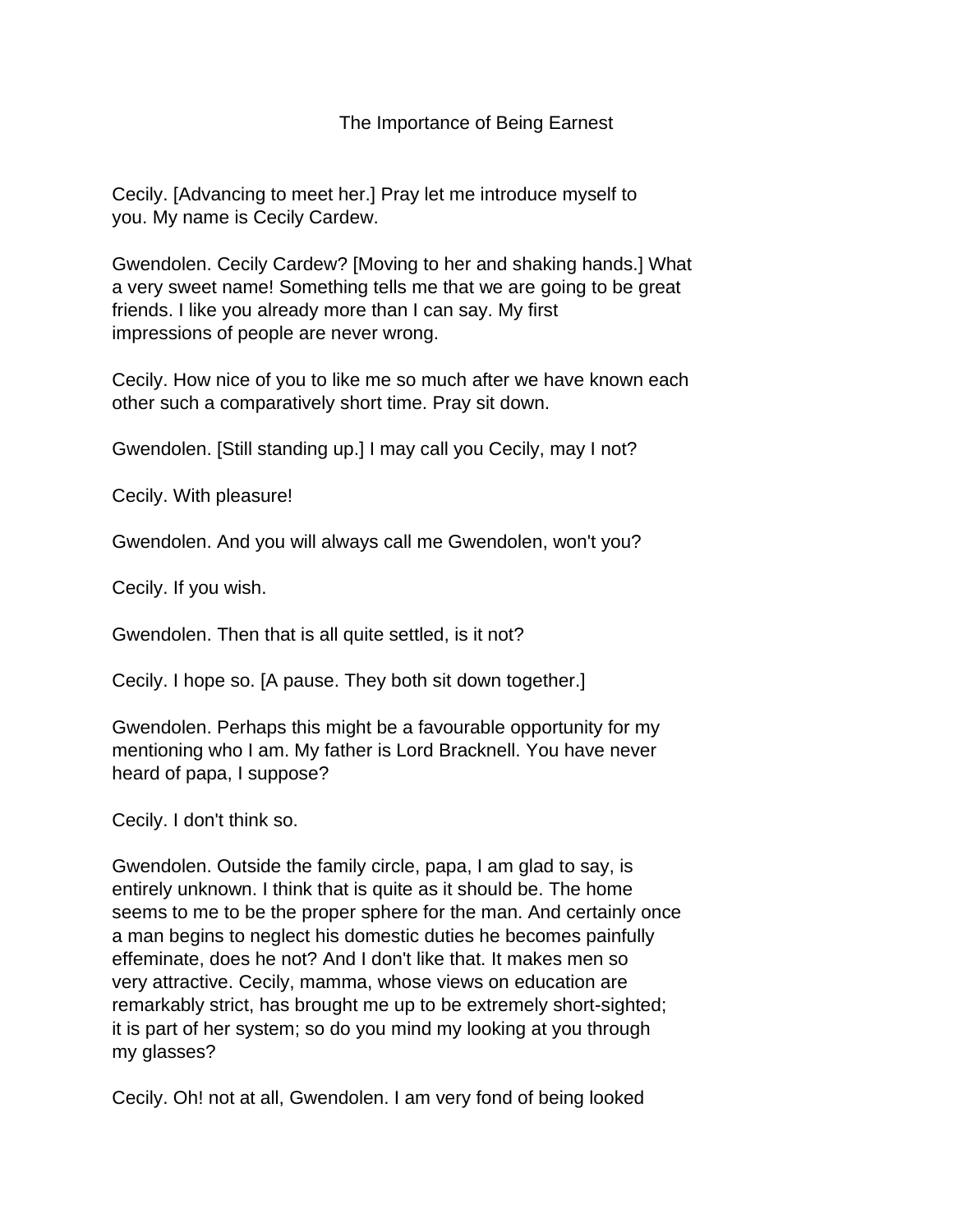at.

Gwendolen. [After examining Cecily carefully through a lorgnette.] You are here on a short visit, I suppose.

Cecily. Oh no! I live here.

Gwendolen. [Severely.] Really? Your mother, no doubt, or some female relative of advanced years, resides here also?

Cecily. Oh no! I have no mother, nor, in fact, any relations.

Gwendolen. Indeed?

Cecily. My dear guardian, with the assistance of Miss Prism, has the arduous task of looking after me.

Gwendolen. Your guardian?

Cecily. Yes, I am Mr. Worthing's ward.

Gwendolen. Oh! It is strange he never mentioned to me that he had a ward. How secretive of him! He grows more interesting hourly. I am not sure, however, that the news inspires me with feelings of unmixed delight. [Rising and going to her.] I am very fond of you, Cecily; I have liked you ever since I met you! But I am bound to state that now that I know that you are Mr. Worthing's ward, I cannot help expressing a wish you were--well, just a little older than you seem to be--and not quite so very alluring in appearance. In fact, if I may speak candidly -

Cecily. Pray do! I think that whenever one has anything unpleasant to say, one should always be quite candid.

Gwendolen. Well, to speak with perfect candour, Cecily, I wish that you were fully forty-two, and more than usually plain for your age. Ernest has a strong upright nature. He is the very soul of truth and honour. Disloyalty would be as impossible to him as deception. But even men of the noblest possible moral character are extremely susceptible to the influence of the physical charms of others. Modern, no less than Ancient History, supplies us with many most painful examples of what I refer to. If it were not so, indeed, History would be quite unreadable.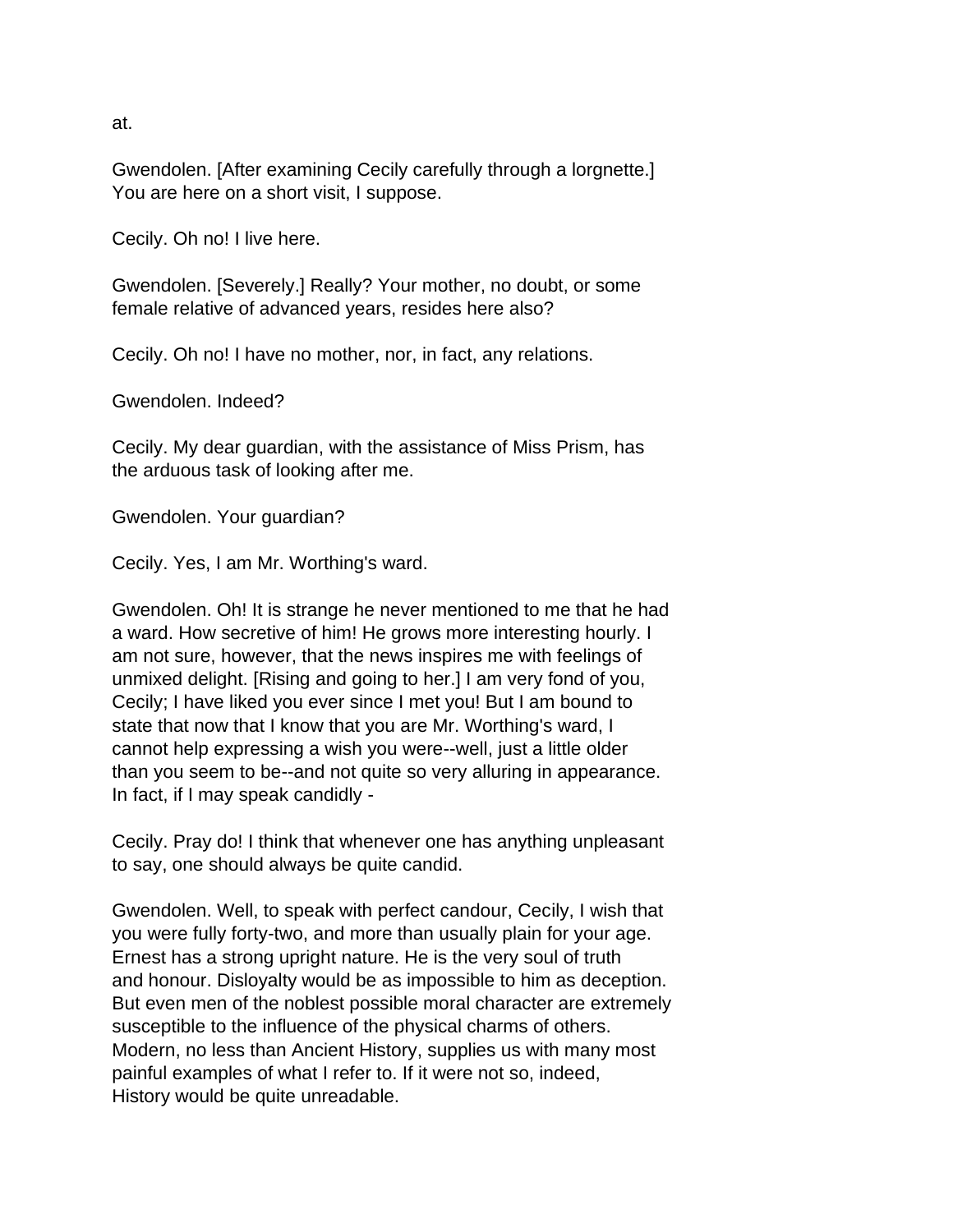Cecily. I beg your pardon, Gwendolen, did you say Ernest?

Gwendolen. Yes.

Cecily. Oh, but it is not Mr. Ernest Worthing who is my guardian. It is his brother--his elder brother.

Gwendolen. [Sitting down again.] Ernest never mentioned to me that he had a brother.

Cecily. I am sorry to say they have not been on good terms for a long time.

Gwendolen. Ah! that accounts for it. And now that I think of it I have never heard any man mention his brother. The subject seems distasteful to most men. Cecily, you have lifted a load from my mind. I was growing almost anxious. It would have been terrible if any cloud had come across a friendship like ours, would it not? Of course you are quite, quite sure that it is not Mr. Ernest Worthing who is your guardian?

Cecily. Quite sure. [A pause.] In fact, I am going to be his.

Gwendolen. [Inquiringly.] I beg your pardon?

Cecily. [Rather shy and confidingly.] Dearest Gwendolen, there is no reason why I should make a secret of it to you. Our little county newspaper is sure to chronicle the fact next week. Mr. Ernest Worthing and I are engaged to be married.

Gwendolen. [Quite politely, rising.] My darling Cecily, I think there must be some slight error. Mr. Ernest Worthing is engaged to me. The announcement will appear in the Morning Post on Saturday at the latest.

Cecily. [Very politely, rising.] I am afraid you must be under some misconception. Ernest proposed to me exactly ten minutes ago. [Shows diary.]

Gwendolen. [Examines diary through her lorgnettte carefully.] It is certainly very curious, for he asked me to be his wife yesterday afternoon at 5.30. If you would care to verify the incident, pray